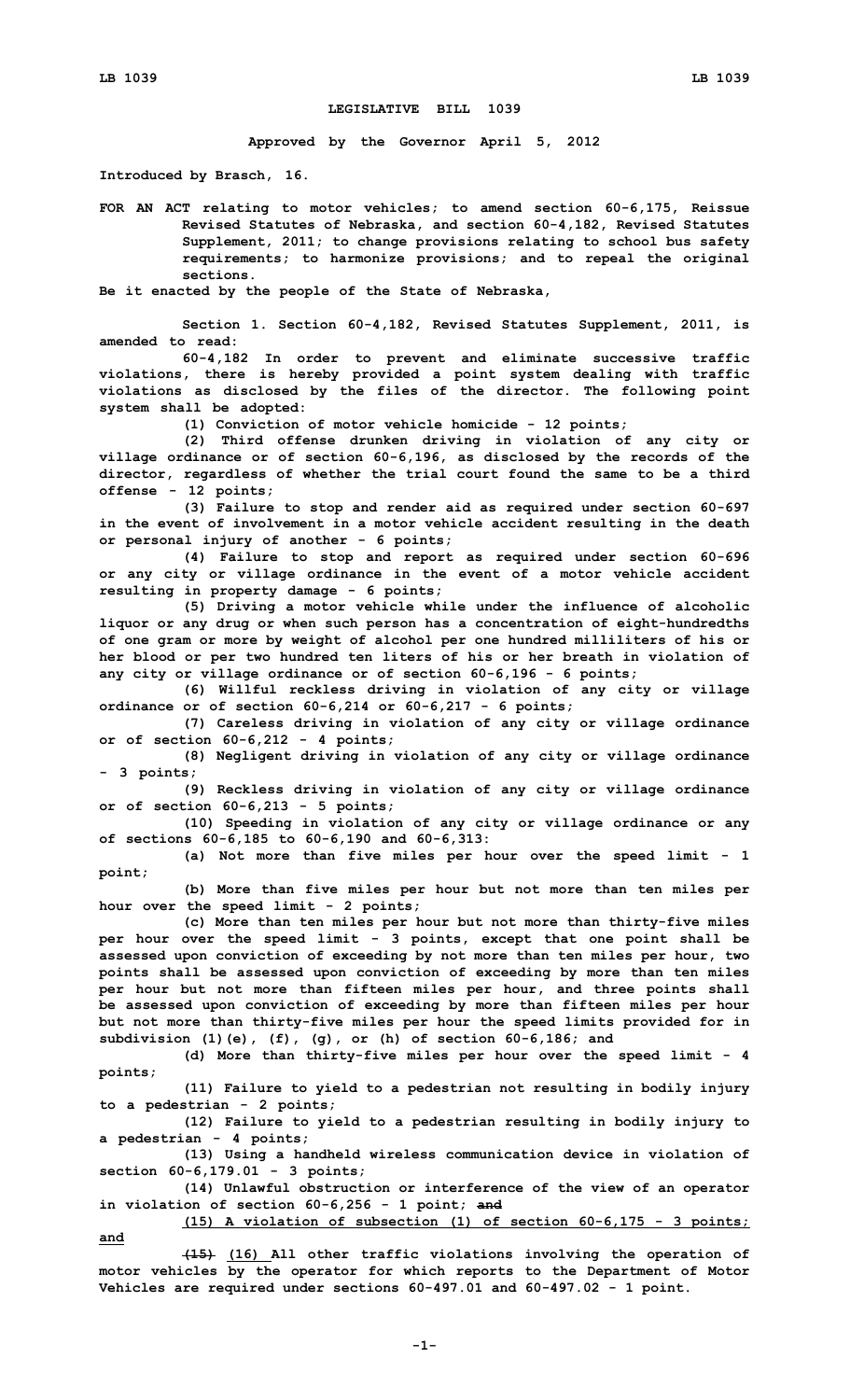**Subdivision (15) (16) of this section does not include violations involving an occupant protection system pursuant to section 60-6,270, parking violations, violations for operating <sup>a</sup> motor vehicle without <sup>a</sup> valid operator's license in the operator's possession, muffler violations, overwidth, overheight, or overlength violations, motorcycle or moped protective helmet violations, or overloading of trucks.**

**All such points shall be assessed against the driving record of the operator as of the date of the violation for which conviction was had. Points may be reduced by the department under section 60-4,188.**

**In all cases, the forfeiture of bail not vacated shall be regarded as equivalent to the conviction of the offense with which the operator was charged.**

**The point system shall not apply to persons convicted of traffic violations committed while operating <sup>a</sup> bicycle or an electric personal assistive mobility device as defined in section 60-618.02.**

**Sec. 2. Section 60-6,175, Reissue Revised Statutes of Nebraska, is amended to read:**

**60-6,175 (1) Upon meeting or overtaking, from the front or rear, any school bus on which the stop yellow warning signal lights are flashing, the driver of <sup>a</sup> motor vehicle shall reduce the speed of such vehicle to not more than twenty-five miles per hour, shall bring such vehicle to <sup>a</sup> complete stop when the school bus is stopped, the stop signal arm is extended, and the flashing red signal lights are turned on, and shall remain stopped until the flashing red signal lights are turned off, the stop signal arm is retracted, and the school bus resumes motion. or until signaled by the bus driver to proceed. This section shall not apply to approaching traffic in the opposite direction on <sup>a</sup> divided highway or to approaching traffic when there is displayed <sup>a</sup> sign as provided in subsection (7) (8) of this section directing traffic to proceed. Any person violating this subsection shall be guilty of <sup>a</sup> Class IV misdemeanor, shall be fined five hundred dollars, and shall be assessed points on his or her motor vehicle operator's license pursuant to section 60-4,182.**

**(2) Except as provided in subsection (7) (8) of this section, the driver of any school bus, when stopping to receive or discharge pupils, shall turn on flashing stop yellow warning signal lights at <sup>a</sup> distance of not less than three hundred feet when inside the corporate limits of any city or village and not less than five hundred feet nor more than one thousand feet in any area outside the corporate limits of any city or village from the point where such pupils are to be received or discharged from the bus. At the point of receiving or discharging pupils, the bus driver shall bring the school bus to <sup>a</sup> stop, and extend <sup>a</sup> stop signal arm, and turn on the flashing red signal lights. After receiving or discharging pupils, the bus driver shall turn off the flashing stop warning red signal lights, retract the stop signal arm, and then proceed on the route.**

**(3)(a) Except as provided in subdivision (b) of this subsection, no No school bus shall stop to load or unload pupils unless there is at least four hundred feet of clear vision in each direction of travel.**

**(b) If four hundred feet of clear vision in each direction of travel is not possible as determined by the school district, <sup>a</sup> school bus may stop to load or unload pupils if there is proper signage installed indicating that <sup>a</sup> school bus stop is ahead.**

**(3) (4) All pupils shall be received and discharged from the right front entrance of every school bus. If such pupils must cross <sup>a</sup> roadway, the bus driver shall instruct such pupils to cross in front of the school bus and the bus driver shall keep such school bus halted with the flashing stop warning red signal lights turned on and the stop signal arm extended until such pupils have reached the opposite side of such roadway.**

**(4) (5) The driver of <sup>a</sup> vehicle upon <sup>a</sup> divided highway need not stop upon meeting or passing <sup>a</sup> school bus which is on <sup>a</sup> different roadway or when upon <sup>a</sup> freeway and such school bus is stopped in <sup>a</sup> loading zone which is <sup>a</sup> part of or adjacent to such highway and where pedestrians are not permitted to cross the roadway.**

**(5) (6) Every school bus shall bear upon the front and rear thereof plainly visible signs containing the words school bus in letters not less than eight inches high.**

**(6) (7) When <sup>a</sup> school bus is being operated upon <sup>a</sup> highway for purposes other than the actual transportation of children either to or from school or school-sponsored activities, all markings thereon indicating school bus shall be covered or concealed. The stop signal arm and system of alternately flashing stop yellow warning signal lights and flashing red signal lights shall not be operable through the usual controls.**

**(7) (8) When <sup>a</sup> school bus is (a) parked in <sup>a</sup> designated school bus**